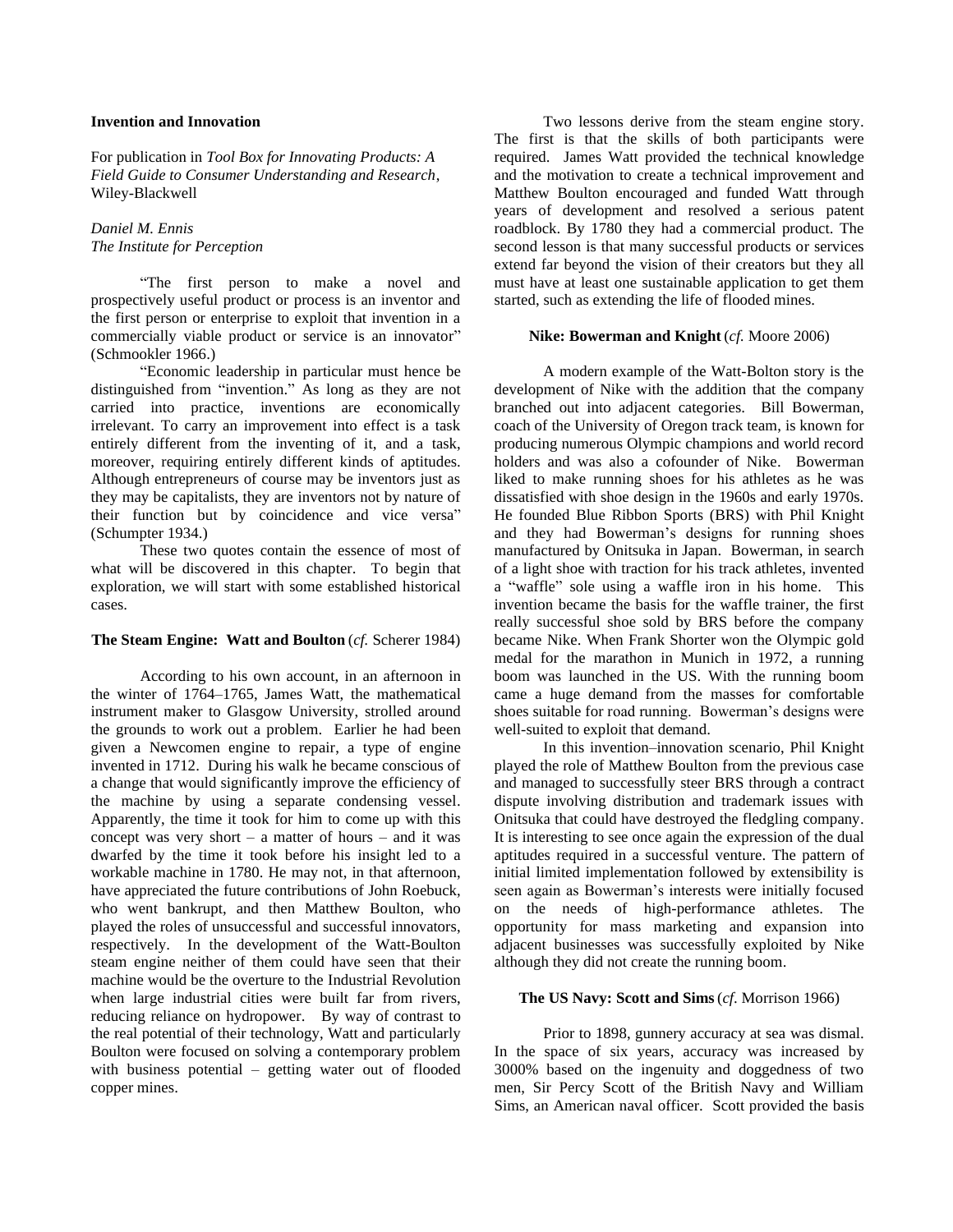for a process of continuous aim firing by adjusting guns on ships so that gunners could rapidly alter the positioning of guns to compensate for the roll of the ship. He also made changes to the telescopic sight so that gunners could continually sight their targets. Scott made these improvements in 1898 and began recording remarkable gunnery records. In 1900 Scott met Sims and showed him his new technique. Before long, Sims began to demonstrate similar improvements in gunnery accuracy to Scott. Then he set out to educate the US Navy who would surely welcome this new advance with open arms. On the contrary, they set out to prove that it was physically impossible to produce the results that Sims produced. He was dismissed and regarded as a falsifier of evidence. In a highly unusual move for a naval officer, Sims wrote to President Roosevelt to express his conviction about the value of continuous aim firing and in 1902 he was made Inspector of Target Practice. Scott's method was finally adopted by the US Navy over a period of about six years.

Continuous aim firing was a process made up of components brought together by Percy Scott, none of which he invented individually – guns, gears, telescopic sights – but he put them together in a highly successful way. William Sims, possessed of a desire to revolt against the rigidity of the status quo, provided the commitment and passion to bring Scott's process into use. This case illustrates again the dual aptitudes mentioned already but also demonstrates the role of chance in bringing innovative components together. We also see the resistance to change in any society where the people in it have limited identifications. In the Navy at that time, gunners were not influential due to the ineffectiveness of their craft and others in that society, who focused on battle strategy, were not readily stepping forward to relinquish their power when gunners started to hit their targets. In a hopeful attempt to address the issue of limited identifications, Morison suggested:

"Any group might begin by defining for itself its grand object and see to it that everyone understands what it is." (Morrison 1966).

If one wants to create an innovative organization of a few people or of thousands, it is worthwhile to consider the aptitudes in staffing that would be required. Innovation is a messy, disruptive business often accompanied by personalities to match these qualities. In many companies, great ideas and concepts may be languishing for the attention of a Boulton, Knight, or Sims. Some inventions may not be seen as grand enough to warrant interest. This attitude misses the point that smallscale but profitable implementation may be all that is needed at first before the landslide of another industrial revolution, changes in warfare, or an exercise boom occurs. Like a forest fire, large scale innovations may have very small beginnings.

## **Benefits**

Inherent in the earlier definitions of invention and innovation is that an innovation provides a benefit to its user, one not obvious in current practice. An important consideration is that this benefit is consumer-perceived.

By the early 1970s Philip Morris had acquired the Miller Brewing Company. By the middle of that decade two products were introduced that had a major impact on their industries. One was Miller Lite and the other was a cigarette called Merit. These brands were based on remarkably similar benefits for consumers or, perhaps more accurately, perceived benefits. In the case of Miller Lite a technical advance in brewing technology, the invention, allowed the management teams at Philip Morris and the Miller Brewing Company, the innovators, to introduce a product with extremely low carbohydrate content without sacrificing taste. Similarly, a novel advance in tobacco flavor technology provided the opportunity to introduce Merit and to promote a cigarette with flavor equal to full flavor rivals at half the tar. At the time, tar reduction implied a health benefit from the consumers' perspective. These two products contributed to new categories that became as important to their companies' revenues as the original categories.

The introduction of the Merit cigarette brand was not the first time that perceived health benefits drove fortunes in the tobacco industry. After Louis Pasteur connected disease to microbes in the 1860s, there was a lag until the general public became aware of the germ theory of disease in the 1880s. The spread of tuberculosis from sputum became a common concern and with it the health implications of chewing tobacco, the dominant form of tobacco use in the US in the  $19<sup>th</sup>$  century. Smoking forms, such as pipes and cigars, began to increase as chewing tobacco declined, and in 1910 the future of the tobacco industry looked firmly hooked on smoking, or pipe, tobacco. Then in 1913 the whole industry abruptly changed when R.J. Reynolds blended Bright and Burley tobacco to make a suitable inhalation form to create modern cigarettes. Lung absorption of nicotine and delivery to the bloodstream is far more efficient than buccal absorption as occurs with chewing tobacco. Ironically, a consumer health issue ignited consumers to turn to cigarettes and away from chewing tobacco, which they perceived to be an unhealthy alternative. This is the benefit that resonated with consumers and led to the creation of a multi-billion dollar industry.

The Merit/Miller Lite scenario seemed ripe for a repeat after Philip Morris acquired General Foods in the 1980s. Technology for removing caffeine from coffee using a  $CO<sub>2</sub>$  extraction process seemed appropriate to take nicotine out of cigarettes to simulate what had been done with decaffeinated coffee. A product with little or no nicotine was test marketed in the late 80s under the brand name "Next". This product was a failure and a valuable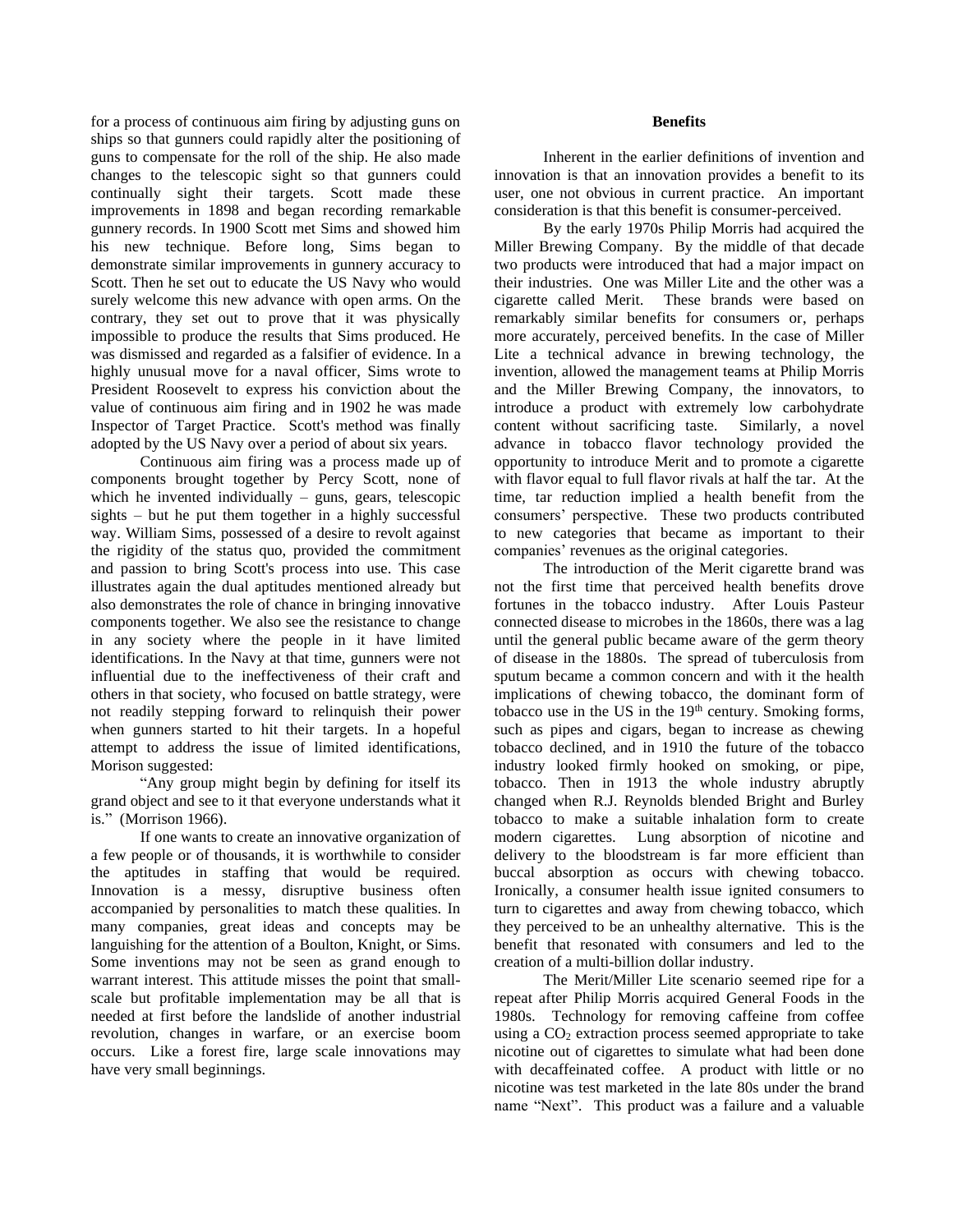lesson because it underscored the importance of understanding what a company's products provide to consumers. Decaffeinated coffee is still a warm, good tasting beverage with consumer benefits. However, in removing nicotine from cigarettes, the main psychoactive substance that contributes to cigarette consumption was removed and there also may have been important sensory effects due to nicotine that disappeared on extraction.

Consumer-perceived benefits, whether justified or not, can drive major changes in the fortunes of companies and even create new businesses. Next, we will examine whether these ideas also apply in science and whether the simple dual roles discussed earlier still apply.

# **The Invention-Innovation Paradigm in Science**

Contrary to popular opinion, and what is often reported in the media, science is not concerned with discovering the truth or facts about the world. Science is concerned with representations and testing them to choose the most useful model. Scientific models are inventions and, when they are broadly adopted for the benefits they provide, we can call them innovations. As an example, consumers of behavioral research in sensory and consumer science have certain basic needs and they judge the benefits provided by the methods and models proposed according to their ability to satisfy those needs. Broadly, there are two general interests. One interest is to scale features that differentiate among products and the other is to represent why people like or choose certain products or brands.

According to legend, Gustav Fechner, a physicist, lay late in bed on the morning of October 22, 1850 contemplating a log-law relationship between physical and mental quantities to explain known data. His conception that morning gave birth to the field of psychophysics in which theories concerning the relationship between the physical world and its mental representation are nurtured. October 22 has been traditionally celebrated as "Fechner Day" around the world by Fechnerian psychophysicists and the festivities include a special conference by the International Society of Psychophysicists. It is doubtful that their excitement will ever create a civil disturbance or compete with the Carnival in Rio de Janeiro. Nevertheless, for this small group of followers, Fechner made a scientific advance in psychological scaling that affected the thinking of all students of mental processes. Commercial applications of functions linking physical quantities, such as the time it takes for a gallon of water to exit a drain, to their mental representations, such as the perceived elapsed time (think of the immediacy of water leaving a clear drain compared to the seeming hours it takes for a partially clogged drain to clear), abound in consumer product categories. Although the ultimate judge of product quality is the consumer, physicochemical measures validated by psychophysical techniques reduce the cost and time of product development and improve the quality of consumer products. Fechner's conceptual invention from 1850 is today a successful innovation in the form of procedures for understanding the relationship between physical and chemical measures and subjective experience.

There are items for which a clear physicochemical correlate is not obvious, such as the beauty of art or handwriting specimens, and yet we still would like to produce relative scale values. In the consumer products area, an example might be the quality of a fine fragrance. In 1927, Louis L. Thurstone invented a basis for a "purely" psychological theory for scaling that met this need. His papers from this period led to a wealth of new models collectively referred to as "Thurstonian models" (Ennis 2016.) These models specify two basic ideas – the information and cognitive processes leading to decisions are probabilistic and there is a definable decision rule that depends on task instructions. In the cases of invention and innovation discussed earlier, the separate roles of inventor and innovator were connected to individuals. Inevitably, this simplification may not describe the role of many other players in some innovations. In the case of Thurstonian scaling, it could be thought that Thurstone's invention was popularized and, in some cases, commercialized not by one innovator but by a community of scientists and programmers who contributed to the dissemination of useful tools. These tools were then used to bring Thurstonian scaling to those who would benefit from them.

Let us turn now from scaling intensities to models of hedonicity, including liking and preference. It is quite natural when thinking of a hedonic response to consider it to be based on a hedonic or utility continuum as we would a sensory variable such as sweetness. This idea is a direct extension of the previous section. Thinking of liking or preference responses as arising from judgments based on a hedonic or utility scale makes it possible to consider using Thurstonian models. Then to find explanatory variables for this hedonic or utility scale, one could use a linear combination of explanatory variables. An alternative to Thurstonian ideas for preferential choice is to consider using the logit, which can be expressed in closed form. Although the logit has well recognized process limitations compared to its Thurstonian alternative, the logit's closed form propelled it to the status of a major innovation in a number of fields including economics, marketing and public health. Contributors to choice models, such as the logit and its applications, include Daniel McFadden who was awarded the Nobel Prize in Economics in 2000 and R. Duncan Luce who was awarded the 2003 National Medal of Science for work he completed in 1959.

A more imaginative alternative to the idea of the hedonic or utility continuum, discussed in the previous section, is to consider that scaling emotional responses involves the possibility of individual internally generated points which are used to make liking or preference